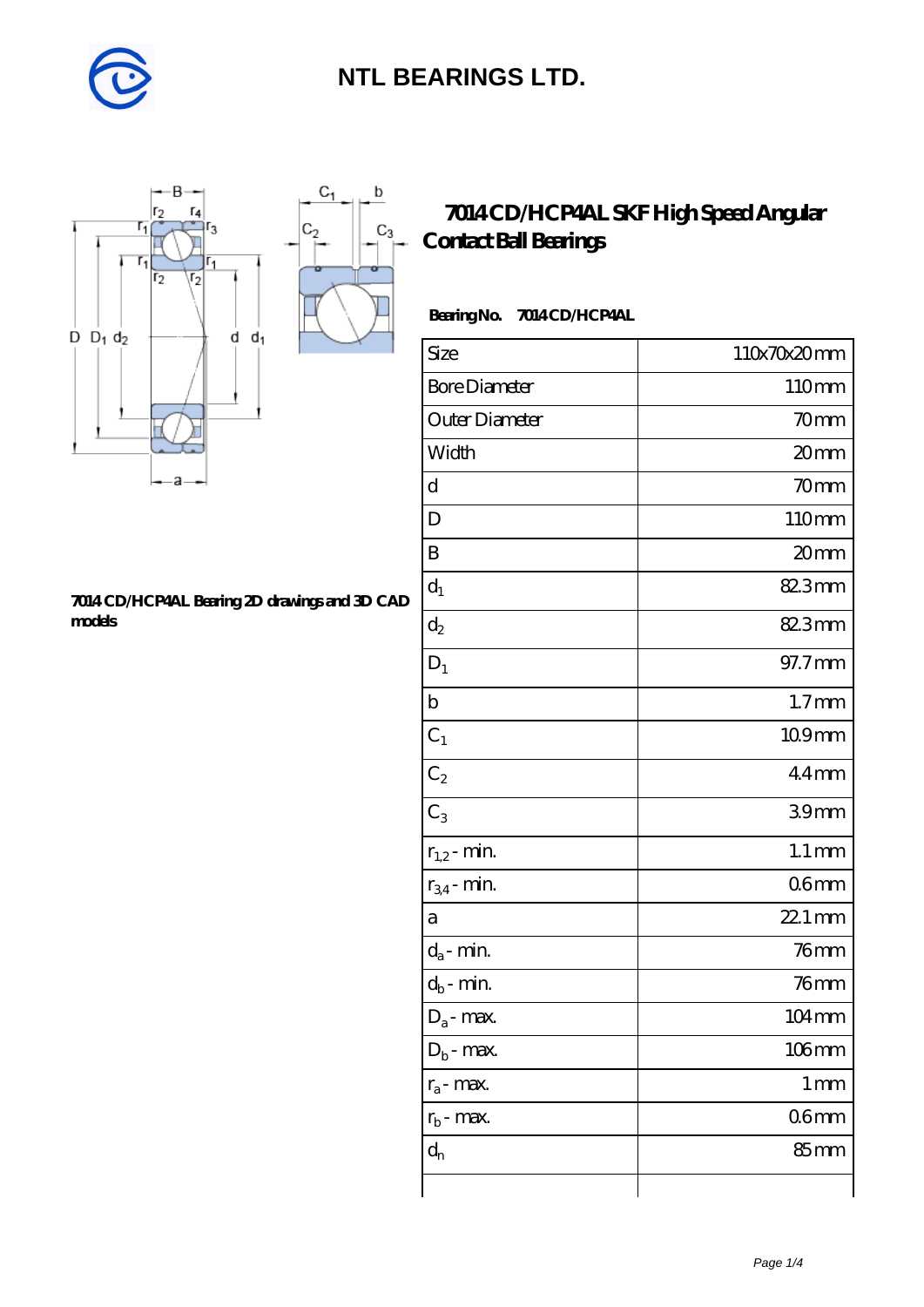

| Basic dynamic load rating -<br>С         | 52kN              |
|------------------------------------------|-------------------|
| Basic static load rating - $C_0$         | 45.5kN            |
| Fatigue load limit - $P_{\rm u}$         | 1.9 <sub>kN</sub> |
| Limiting speed for grease<br>lubrication | 15000r/min        |
| Limiting speed for oil<br>lubrication    | 22000mm/min       |
| Ball - $D_w$                             | $127$ mm          |
| $Ball - z$                               | 19                |
| $G_{ref}$                                | 81cm3             |
| Calculation factor - $f_0$               | 155               |
| Preload class $A - G_A$                  | 200N              |
| Preload class $B - G_B$                  | 400N              |
| Preload class $C - G_C$                  | 800N              |
| Preload class $D - G_D$                  | 1600N             |
| Calculation factor - f                   | 1.12              |
| Calculation factor - f                   | 1                 |
| Calculation factor - f <sub>2A</sub>     | 1                 |
| Calculation factor - $f_{2B}$            | 1.02              |
| Calculation factor - $f_{\chi}$          | 1.05              |
| Calculation factor - $f_{2D}$            | 1.09              |
| Calculation factor - $f_{HC}$            | 1.02              |
| Preload class A                          | 90N/micron        |
| Preload class B                          | 123N/micron       |
| Preload class C                          | 173N/micron       |
| Preload class D                          | 252N/micron       |
| $d_1$                                    | 82.3mm            |
| $\mathrm{d}_2$                           | 82.3mm            |
| $D_1$                                    | 97.7 mm           |
| $\mathrm{C}_1$                           | $109$ mm          |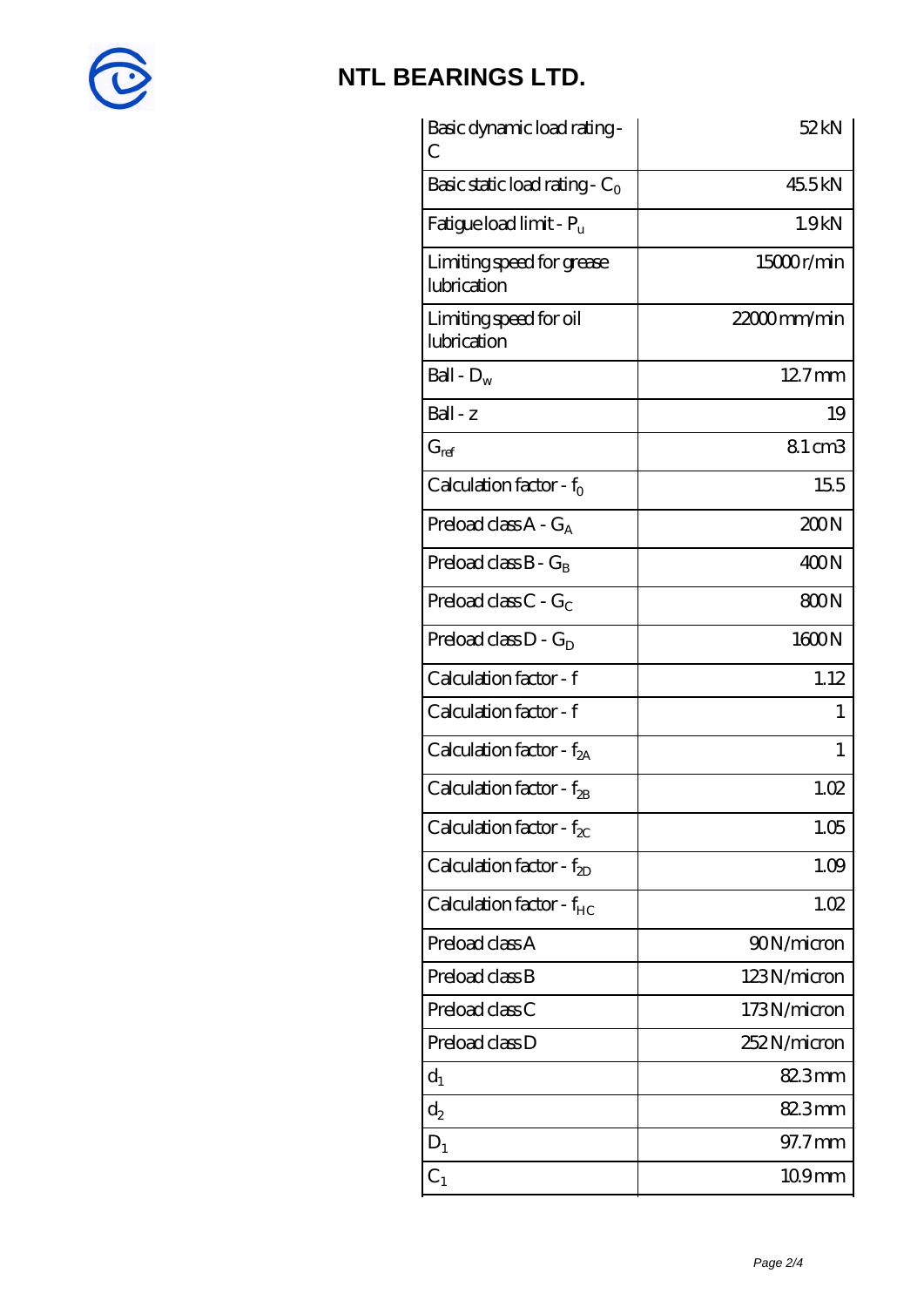

| $C_2$                                       | $44$ mm             |
|---------------------------------------------|---------------------|
| $C_3$                                       | 39 <sub>mm</sub>    |
| $r_{1,2}$ min.                              | $1.1 \,\mathrm{mm}$ |
| $r_{34}$ min.                               | 06 <sub>mm</sub>    |
| $d_{a}$ min.                                | $76$ mm             |
| $d_h$ min.                                  | $76$ mm             |
| $D_a$ max.                                  | $104 \,\mathrm{mm}$ |
| $Db$ max.                                   | $106$ mm            |
| $r_a$ max.                                  | $1 \,\mathrm{mm}$   |
| $rb$ max.                                   | 06 <sub>mm</sub>    |
| $d_{n}$                                     | 85mm                |
| Basic dynamic load rating C                 | 52kN                |
| Basic static load rating $C_0$              | 45.5kN              |
| Fatigue load limit Pu                       | 1.93kN              |
| Attainable speed for grease<br>lubrication  | 15000r/min          |
| Attainable speed for oil-air<br>lubrication | $22000$ r/min       |
| Ball diameter $D_w$                         | $127$ mm            |
| Number of balls z                           | 19                  |
| Reference grease quantity<br>$G_{ref}$      | $81 \text{ cm}^3$   |
| Preload class $A G_A$                       | 200N                |
| Static axial stiffness, preload<br>classA   | $90N/\mu$ m         |
| Preload class $BG_B$                        | 400N                |
| Static axial stiffness, preload<br>classB   | $123N/\mu$ m        |
| Preload class C $G_C$                       | 800N                |
| Static axial stiffness, preload<br>classC   | $173N/\mu$ m        |
| Preload class D $G_D$                       | 1600N               |
| Static axial stiffness, preload<br>classD   | 252N/µ m            |
|                                             |                     |